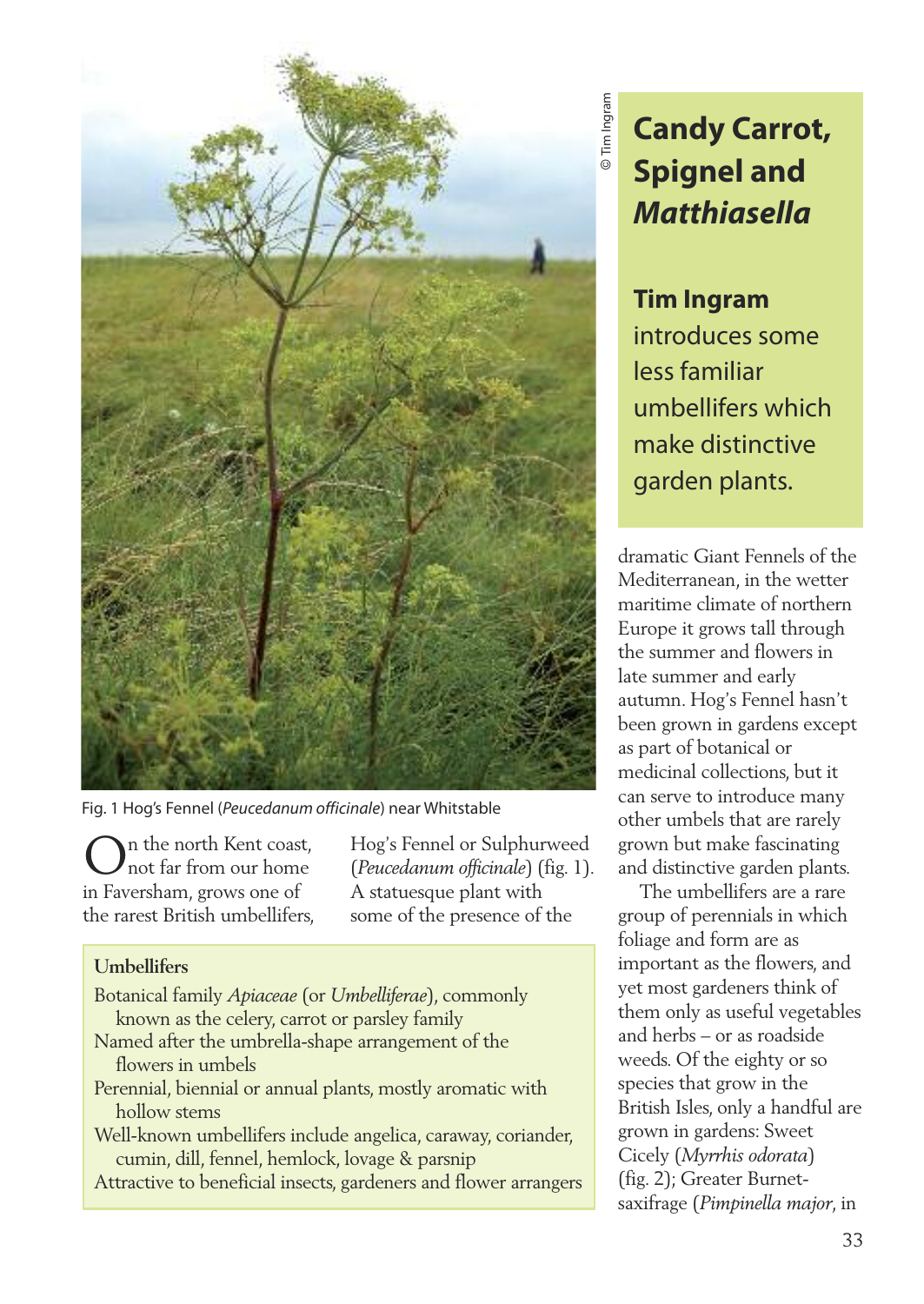

Fig. 2 Sweet Cicely (*Myrrhis odorata*)



Fig. 3 Greater Burnet-saxifrage (*Pimpinella major* 'Rosea')



Fig. 4 Sea Holly (*Eryngium maritimum*)

its strongest red-pink form 'Rosea') (fig. 3); and the wonderful Sea Holly (*Eryngium maritimum*) (fig. 4). To these the connoisseur might add the exquisite little Spignel or Baldmoney (*Meum athamanticum*) (fig. 5), which grows in mountain meadows in the north, and what was once a common cornfield weed,Thorow-Wax or Hare's Ear (*Bupleurum longifolium*), which can be extraordinarily striking with its bronze floral bracts. More recently, too, many gardeners have valued the dark-leaved form of cow parsley, *Anthriscus sylvestris* 'Ravens Wing' (please note the correct cultivar spelling for this well known plant, which was discovered and introduced by Prof. John Richards, better known to gardeners for his treatise in *Primula*). *Anthriscus*, *Pimpinella* and, to a lesser extent, Sweet Cicely, all can self-sow extensively and are best in more natural plantings. Spignel and Sea Holly are more exacting in their requirements, and *Bupleurum longifolium*, although it will self-seed, generally doesn't persist over many years without help from the gardener.

They are just a beginning, when you consider that there are over 3500 species of umbels distributed across much of the temperate world. Quite a few will be familiar to and well loved by gardeners – such as *Astrantia, Eryngium*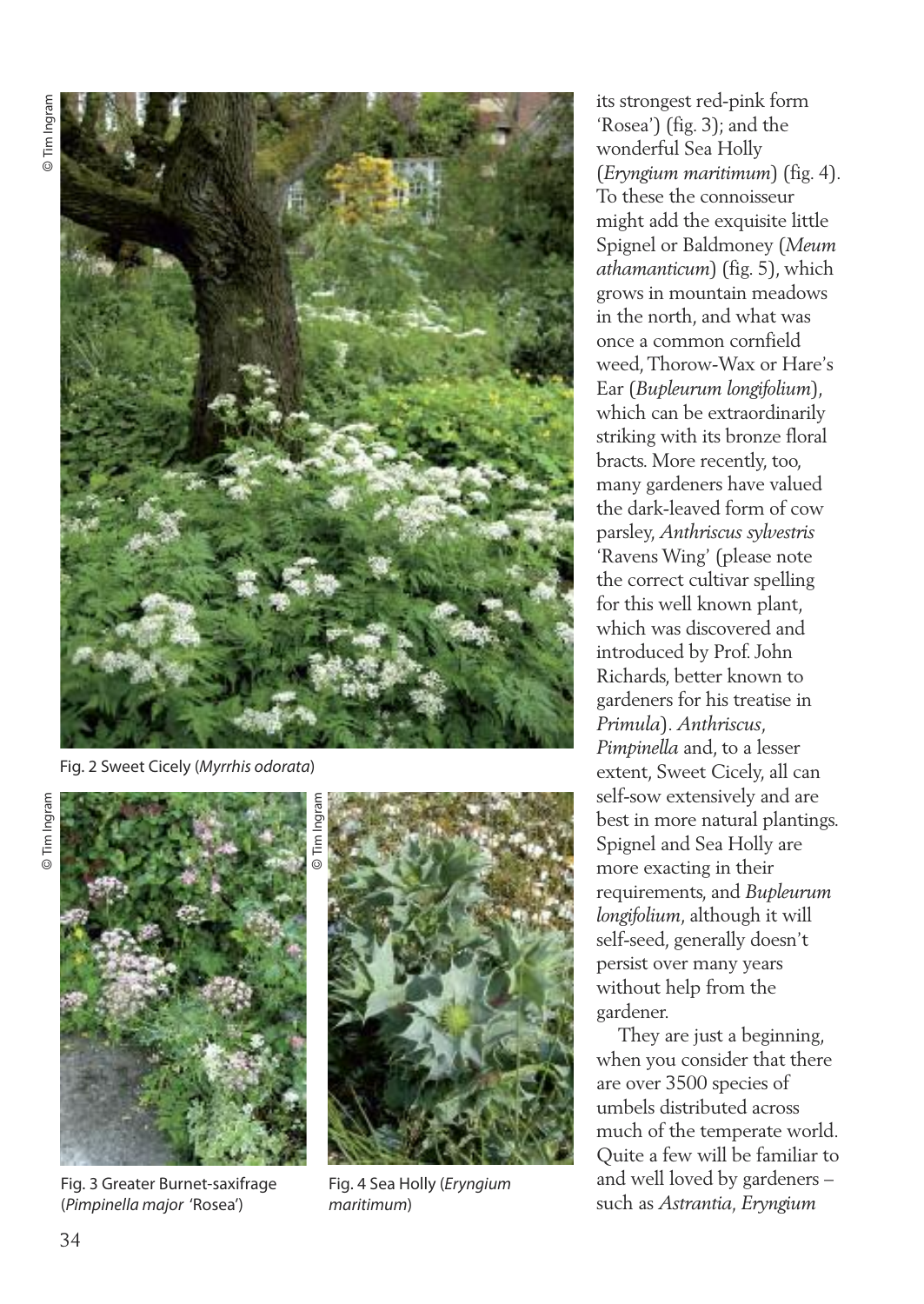and the beautiful annuals *Ammi majus* and *Orlaya grandiflora* (fig. 6). But there are very many more that are not so well known but garden worthy.

Let me introduce you to a medley of the lesser-known, the refined and the downright weird that might appeal to the adventurous gardener, especially those who like to explore the botanical world in their gardens as much as to excite the eye.

Where better to start than with the Mexican *Mathiasella bupleuroides* (fig. 7), named after Mildred E. Mathias of the University of California, who has made a close study of the New World members of the family.The gardener might not view it in quite the same way as the botanist who writes: 'a showy involucre and involucels recalling a malvaceous corolla set off monoecious umbellets of petalled staminate and achlamydeous pistillate flowers', which is to say there are separate male and female flowers – the female without petals and calyx – on the same plant and within the same umbels, but only when you look closely at the flowerheads in detail, and they are shown off by the green bupleurum-like bracts which surround them.This plant has become quite well known

because, like 'Ravens Wing', it flowers at the time of the Chelsea Flower Show and is fashionably novel and 'different'. In its own right it is very distinctive and associates well in our garden with Mediterranean plants such as euphorbias, phlomis and silver-foliaged *Helichrysum ambiguum.*

Apart from *Bupleurum longifolium* (and for poor sandy soils the unusual shrub *B. fruticosum*), one of the first bupleurums that caught my eye was the Pyrenean *B. angulosum*, growing at RHS Rosemoor. It's diminutive, and none too easy in the garden, but its 'green flowers' stand out over narrow grassy leaves, making a good plant for a scree or sand garden. Easier and more showy, and one of the loveliest of all umbels for a dry sunny place, is Candy Carrot (*Athamanta turbith*) (fig. 8) from the eastern Alps and Balkans. It has the finest of filigree leaves and its long succession of white lacy flowerheads remain just as attractive when they set small, silvery-grey seed. Candy Carrot associates well with small early-flowering bulbs, hiding the dying foliage of the bulbs as they go over, and it's good between rocks or paving and on raised beds or walls. It never grows more than 30–45 cm in height.

The largest genus of umbels in N.America is *Lomatium*, which includes robust perennials to small high-



Fig. 5 Spignel or Baldmoney (*Meum athamanticum*)



Fig. 6 *Orlaya grandiflora*



Fig. 7 Mexican *Matthiasella bupleuroides*

mountain species,They are generally very early flowering and well adapted to summer drought.Though they were important plants for indigenous Americans, *Lomatium* are virtually unknown in cultivation. Most have the typical ferny leaves of the family and sometimes

©Tim Ingram

lim Ingran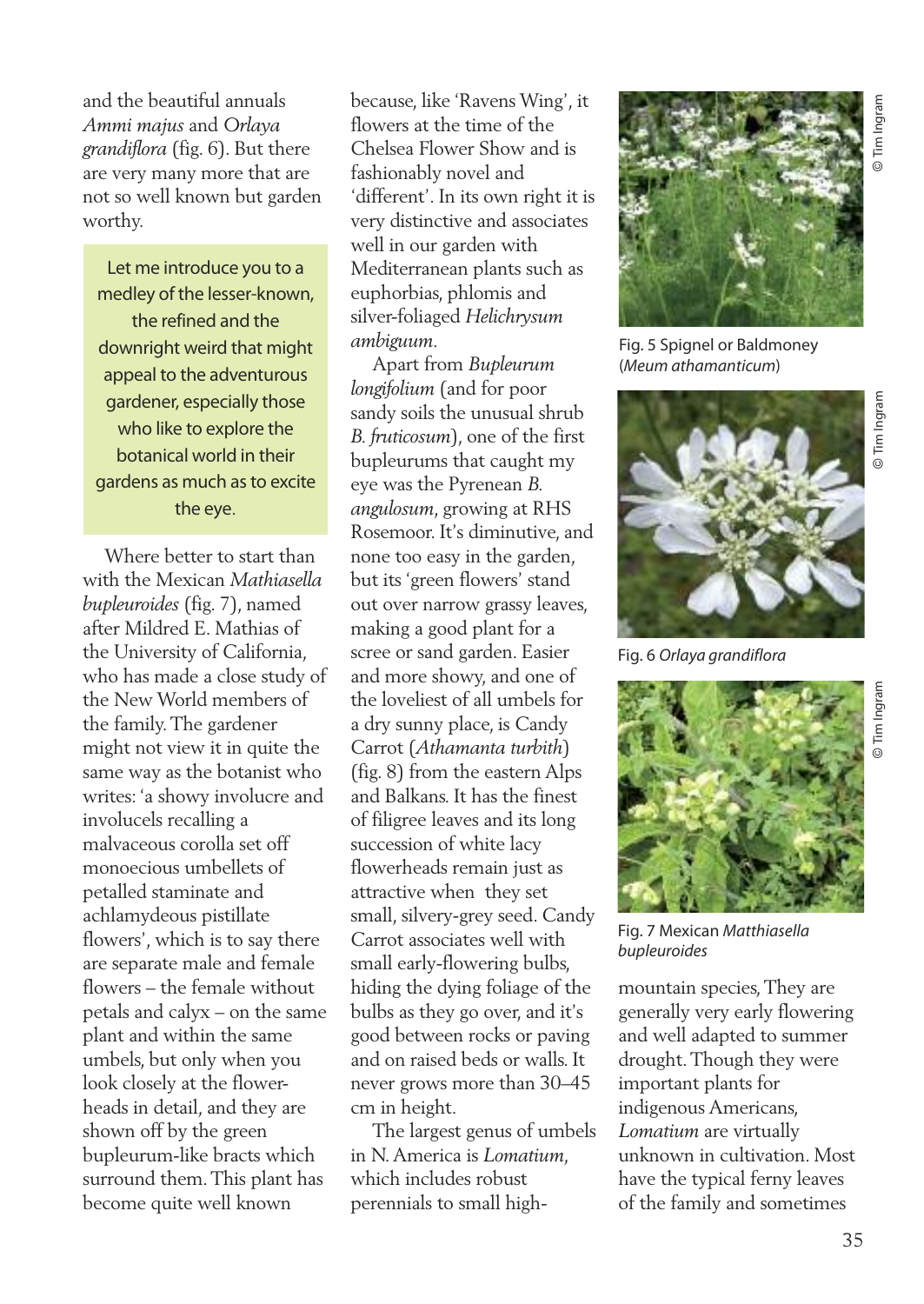

Fig. 8 Candy Carrot (*Athamanta turbith*) here with the small North African stock, *Matthiola scapifera*, and a small daphne.



Fig. 9 *Lomatium columbianum.*



Fig. 10 *Lomatium dissectum.*

sport quite colourful flowers. Two examples in our garden illustrate these characteristics – the silver-grey-leaved *L. columbianum* (fig. 9) with good pink flowers, and a form of *L. dissectum* (fig. 10) with

the deepest of purple-black flower-heads. Like so many umbels, many of the genus resemble bulbs in their growing habit, dying down to tuberous roots through the hot and dry summer and autumn, so they need excellent drainage and careful placement where they will be undisturbed.

Closer to home and with a similar climatic adaptation are the Giant Fennels from around the Mediterranean – difficult to place except in expansive gardens – and *Thapsia maxima* (fig. 11) from the Iberian Peninsula, one of the most eye-catching and probably most interesting, but least known for the garden. Unlike the fennels, it has broad and deeply cut and pleated leaves, extremely striking in themselves, and in early summer large rounded heads

of yellow flowers on stems only 60–70 cm high.Though slow to establish and reach flowering size, it's a long-lived perennial and a real talking point. It needs an open, gravelly place in the garden and remains showy even in fruit with large, winged, golden seed.

Finally, a couple of fine, robust and easy perennials with real presence which flower later into summer and autumn and have good foliage – like so many late-flowering plants – for much of the year. *Laserpitium siler* (fig. 12) comes from the colder, more continental climate of central and eastern France and Germany. It is very distinctive amongst umbels as its foliage is pinnate but with quite broad, sparse leaflets and markedly grey-green in colour.The Belgian landscape architect Denis Dujardin and English plantsman and nurseryman Graham Gough both value it highly in planting schemes. Compared with many other umbels, the flowerheads are wide and quite open, held on tall stems to about 1.5m.Although rarely grown or often recognised, this is probably one of the best garden plants in the genus for its form throughout the year, but it takes time to establish, so gardeners need to be patient.

The 'Queen of Umbellifers', E A Bowles's description of the Himalayan *Selinum wallichianum* (fig. 13),